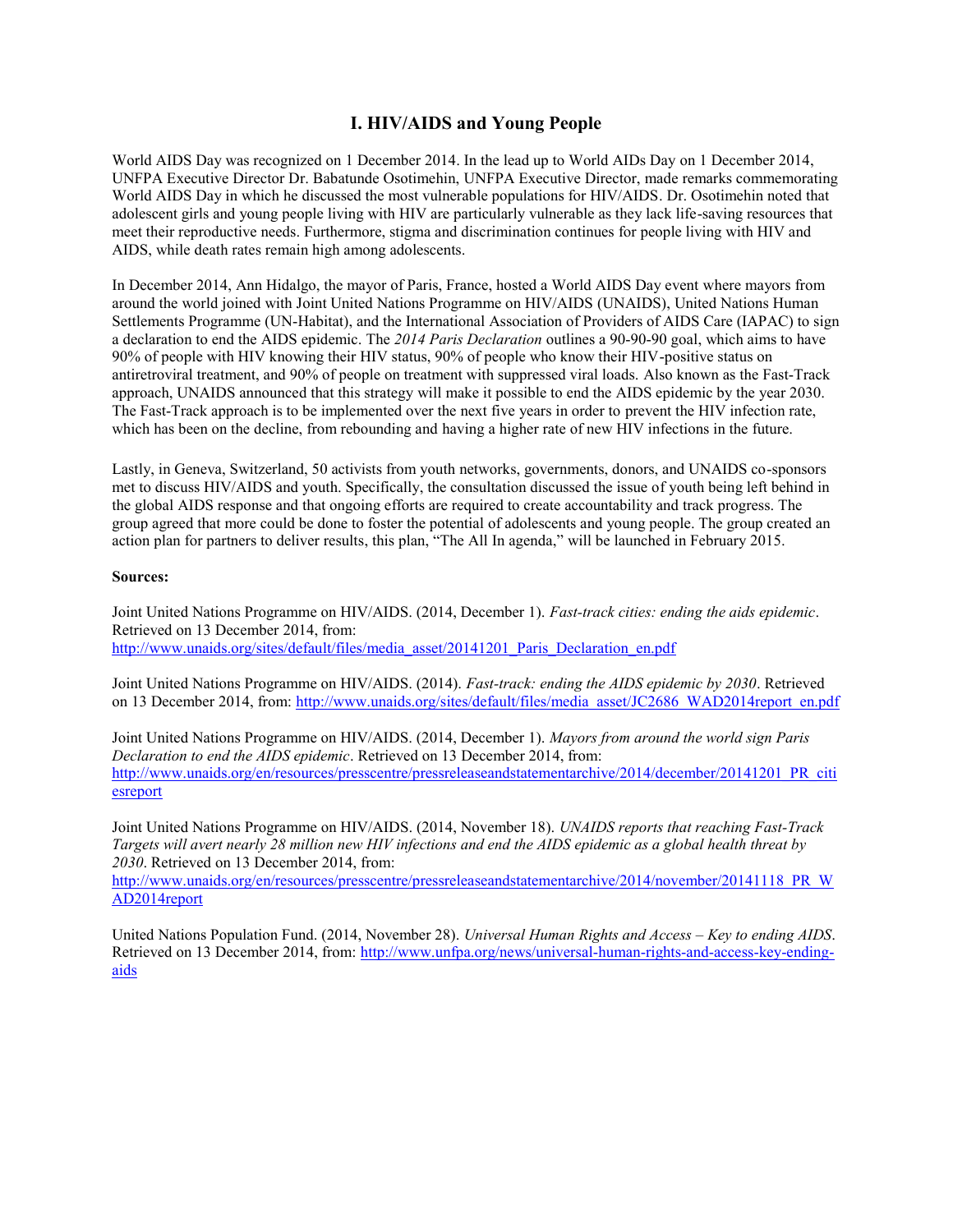## **II. Adolescent Girls and Child Marriages**

On 5 September 2014, the United Nations General Assembly held its first-ever panel discussion on child marriage. Requested by General Assembly (GA) resolution *A/RES/68/148* from 21 November 2013, the panel focused on the post-2015 Development Agenda and on the human rights and development costs of child, early, and forced marriages. Moderated by Mabel van Oranje, Chair of *Girls Not Brides* (a global partnership of more than 400 civil society organizations form over 60 countries), the panel addressed what can be done now and post-2015 to end the practice of child marriage. Panelists and Member States agreed that, because the Millennium Development Goals (MDGs) failed to devote attention to adolescent girls and child marriage, international efforts to reduce global poverty were hampered. The panel unanimously supported the inclusion of a specific, strong target directed at ending child marriage in the post-2015 development framework.

As a follow-up to this panel and building upon the 2013 procedural resolutions adopted by the General Assembly and the Human Rights Council, the body drafted *A/C.3/69/L.23,* a resolution on child, early, and forced marriage, on 21 November 2014. The draft was adopted without a vote by the General Assembly on 18 December 2014. The resolution reaffirms that child marriage is a severely inhibiting practice that impairs girls and women's rights; threatens their health, education, economic, and social status; is rooted in gender inequalities, norms, and stereotypes; and represents a significant barrier to development and overcoming poverty. The resolution is important not only because it increases international attention to the issue, but it represents the first time that Member States have agreed on the steps that they, and partners in international organizations and civil society, should be taking to address child marriage.

Additionally, for the 16 Days of Activism against Gender-Based Violence Campaign, an annual international event that began on 25 November, the International Day for the Elimination of Violence against Women, and ended on 10 December, Human Rights Day, the Office of the United Nations High Commissioner for Refugees (UNHCR) chose its own theme: 'Protecting Rights and Preserving Childhoods: Working Together to Address Child Marriage'. UNHCR offices across the world held a variety of activities to mark the 16 Days of Activism, including the display of drawings and stories from children depicting their opinions, fears, and experiences of child marriage, in order to raise awareness about the issue.

## **Sources:**

Equality Now. (2014). *Protecting The Girl Child: Using the law to end child, early and forced marriage and related human rights violations*. Retrieved 10 December 2014, from: http://www.equalitynow.org/sites/default/files/Protecting the Girl Child.pdf

Girls Not Brides. (2014). *A Theory of Change on Child Marriage.* Retrieved 11 December 2014, from: <http://www.girlsnotbrides.org/reports-and-publications/theory-change-child-marriage/>

Girls Not Brides. (2014). *First-ever panel at United Nations General Assembly puts child marriage in the spotlight*. Retrieved 8 December 2014, from: [http://www.girlsnotbrides.org/first-ever-panel-united-nations-general-assembly](http://www.girlsnotbrides.org/first-ever-panel-united-nations-general-assembly-puts-child-marriage-spotlight/)[puts-child-marriage-spotlight/](http://www.girlsnotbrides.org/first-ever-panel-united-nations-general-assembly-puts-child-marriage-spotlight/)

Girls Not Brides. (2014). *First-ever UNGA panel discussion on child marriage and implications for post-2015 agenda.* Retrieved 8 December 2014, from: [http://www.girlsnotbrides.org/media-advisory-first-ever-unga-panel](http://www.girlsnotbrides.org/media-advisory-first-ever-unga-panel-discussion-child-marriage-implications-post-2015-agenda/)[discussion-child-marriage-implications-post-2015-agenda/](http://www.girlsnotbrides.org/media-advisory-first-ever-unga-panel-discussion-child-marriage-implications-post-2015-agenda/)

Girls Not Brides. (2014). *Girls Not Brides statement on UN General Assembly resolution on child, early and forced marriage.* Retrieved 9 December 2014, from: [http://www.girlsnotbrides.org/girls-brides-statement-un-general](http://www.girlsnotbrides.org/girls-brides-statement-un-general-assembly-resolution-child-early-forced-marriage/)[assembly-resolution-child-early-forced-marriage/](http://www.girlsnotbrides.org/girls-brides-statement-un-general-assembly-resolution-child-early-forced-marriage/)

Girls Not Brides. (2013). *United Nations General Assembly adopts resolution on "child, early and forced marriage."* Retrieved 9 December 2014, from: [http://www.girlsnotbrides.org/united-nations-general-assembly](http://www.girlsnotbrides.org/united-nations-general-assembly-adopts-resolution-on-child-early-and-forced-marriage/)[adopts-resolution-on-child-early-and-forced-marriage/](http://www.girlsnotbrides.org/united-nations-general-assembly-adopts-resolution-on-child-early-and-forced-marriage/)